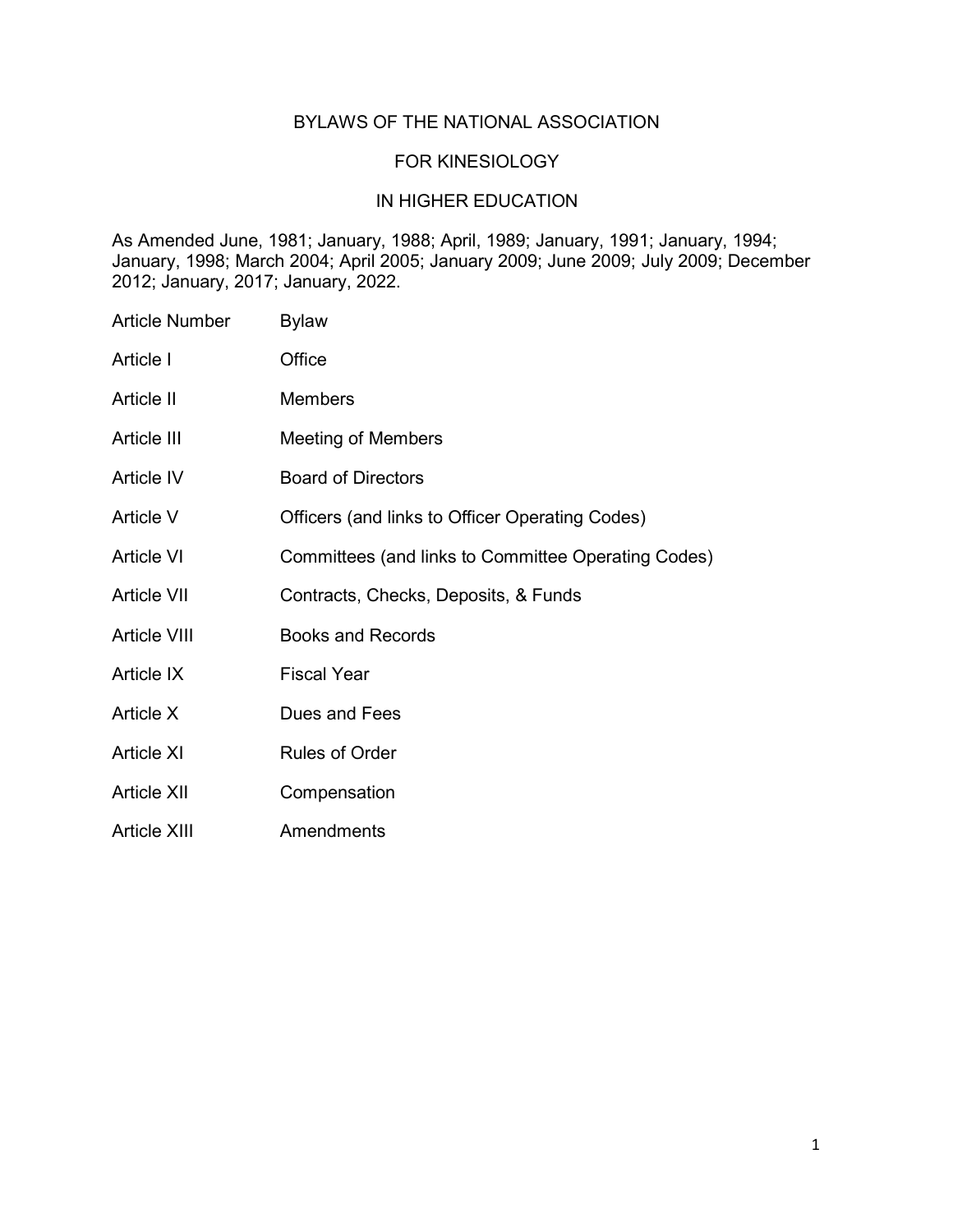# ARTICLE 1. OFFICE

The principal office of the National Association for Kinesiology in Higher Education Corporation in the State of Texas shall be located in the City of Nacogdoches, County of Nacogdoches. The Corporation may have such other offices, either within or without the State of Texas, as the Board of Directors may determine or as the affairs of the Corporation may require from time to time.

The Corporation shall have and continuously maintain in the State of Texas a registered office, and a registered agent whose office is identical with such registered office, as required by the Texas Non-Profit Corporation Act. The registered office may, but need not, be identical with the principal office in the State of Texas, and the address of the registered office may be changed from time to time by the Board of Directors.

## ARTICLE II. MEMBERS

Section I. Categories of Members. The Corporation shall have five categories of members. The designation of such categories and the qualification and rights of the members of such categories shall be as follows:

1.1 Professional Membership. Designed for full-time faculty who want to receive all benefits and privileges of a full NAKHE membership: voting, Quest, NAKHE Chronicle, elected office, serve on committee, member of editorial board of Quest or Chronicle, member rate for conference, website access, and free NAKHE workshops.

1.2 Associate Professional Membership. Designed for full-time faculty who wish to receive Quest, NAKHE Chronicle, but are unlikely to attend the conference and/or do not want to participate in the association's governance. This would include the previous International category. Privileges and benefits include: Quest, NAKHE Chronicle, website access and would require an additional non-member fee for annual conferences.

1.3 Student Professional Membership. Designed for full-time students. Students would need to document their enrollment status for joining and all subsequent renewals. Privileges and benefits would include: voting, Quest, NAKHE Chronicle, serve on committee, student rate for conference, website access, and free NAKHE workshops.

1.4 NAK Concurrent Membership. Designed for NAK Fellows who wish to receive *Quest*  and the *NAKHE Chronicle* but are unlikely to attend the conference and/or do not want to participate in the association's governance. Privileges and benefits include: Quest, NAKHE Chronicle, website access and would require an additional non-member fee for annual conferences.

1.5 Emeritus Membership. Designed for faculty who were members of NAKHE when they retired. They would receive a full NAKHE membership: voting, Quest, NAKHE Chronicle selected office, serve on committee, member of editorial board of Quest or Chronicle, member rate for conferences, website access, and free NAKHE workshops. Section 2. Admission to Membership. Persons eligible for membership shall be deemed admitted to such membership upon payment of the first annual dues provided for by Article X of these Bylaws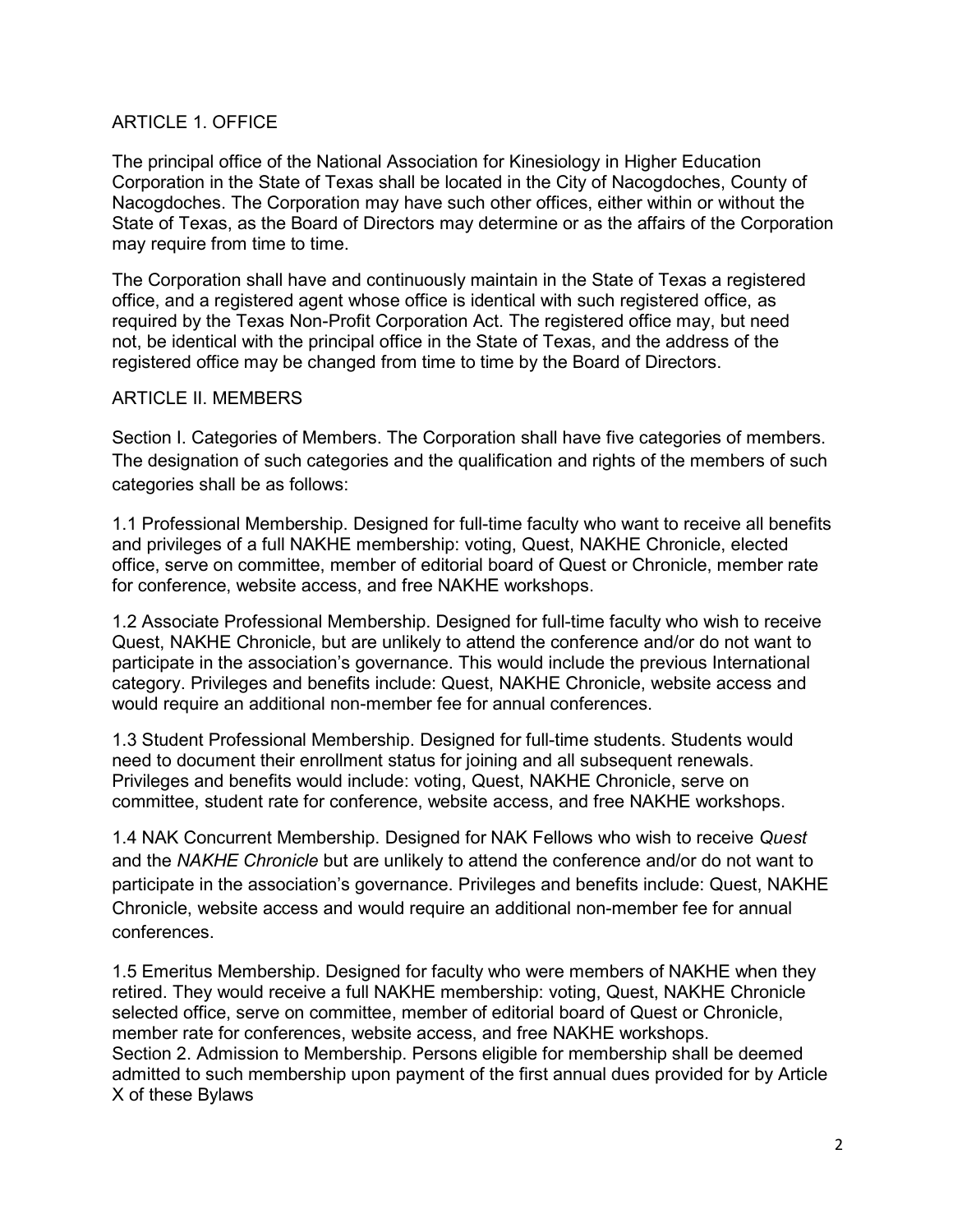Section 3. Voting Rights. Members of each category of membership except Associate Professional Membership and NAK Concurrent Membership shall be entitled to one vote on each matter submitted to a vote of the members.

Section 4. Termination of Membership. The membership of any member from who dues are required shall automatically terminate upon failure to pay annual dues by the deadline fixed in Article X by these Bylaws.

Section 5. Resignation. Any member may resign by filing a written resignation with the Executive Director, but such resignation shall not relieve the member so resigning of the obligation to pay any dues, assessments, or other charges therefore accrued and unpaid.

Upon receipt of the request for resignation, the member's name shall be removed from all membership records; all rights and privileges of membership shall cease as of that date.

Section 6. Reinstatement. Upon payment of dues pursuant to Article X of these Bylaws, the membership of any person eligible for membership whose membership has been terminated by resignation or for nonpayment of dues shall be automatically reinstated as of the date payment is received by the Executive Director of the Corporation.

Section 7. Transfer of Membership. Membership in the Corporation is not transferable or assignable.

Section 8. Membership Benefits. All members of the Corporation are entitled to the following benefits:

8.1 Voting rights on all matters submitted to the membership

8.2 Receipt of all publications of the Corporation.

8.3 Preferential registration fees for conferences as determined by the Board of Directors.

8.4 Eligibility to attend and participate in conferences, special conferences, and workshops.

8.5 The opportunity to purchase a membership list or set of mailing labels at cost provided the purpose is wholly professional and approved by the Board of Directors.

# ARTICLE III. MEETING OF MEMBERS

Section 1. Annual Meeting. An annual meeting of the members shall be held for the transaction of such business as may come before the meeting. It shall be the duty of the Board of Directors to determine the exact day and time of the annual meeting.

Section 2. Special Meetings. Special meetings of the members may be called by the President, the Board of Directors, or not less than one-tenth of the members having voting rights.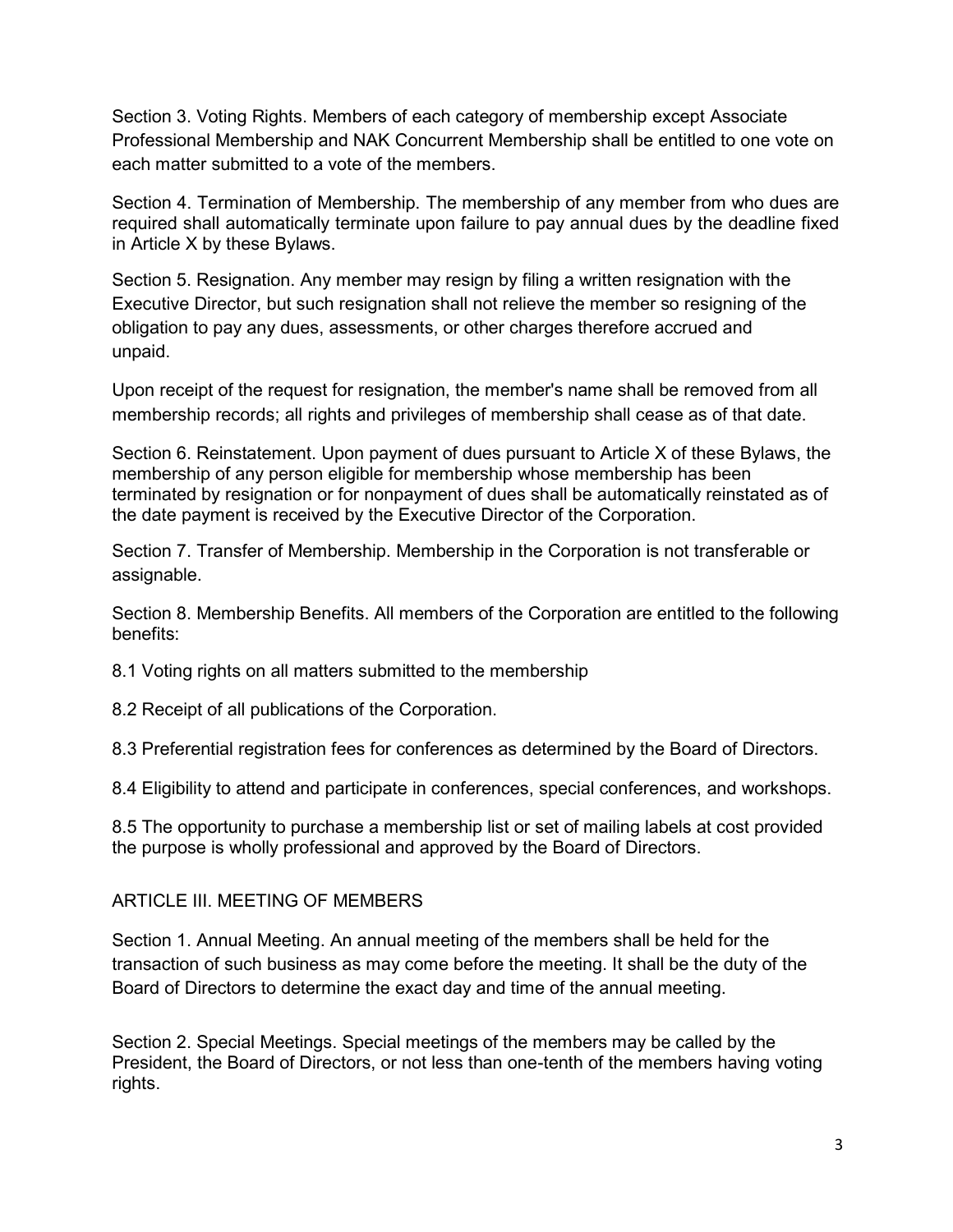Section 3. Place of Meeting. The Board of Directors may designate any place, either within or outside the State of Texas, as the place of meeting for any annual meeting or for any special meeting called by the Board of Directors. If no designation is made or if a special meeting be otherwise called, the place of the meeting shall be the registered office of the Corporation in the State of Texas; but if all of the members shall meet at any time and place, either within or outside the State of Texas, and consent to the holding of a meeting, such meeting shall be valid without call or notice, and at such meeting any corporate action may be taken.

Section 4. Notice of Meetings. Electronic notice stating the place, day, and hour of any meeting of members shall be delivered to each member entitled to vote at such meeting, by or at the direction of the President, or the officers or persons calling the meeting. In case of a special meeting or when required by statute or these Bylaws, the purpose or purposes for which the meeting is called shall be stated in the notice. Notice will be deemed delivered when confirmed as sent by electronic mail acceptance. If notice is mailed, the notice of meeting shall be deemed to be delivered when deposited in the United States mail addressed to the members at their addresses as they appear on the records of the Corporation, with postage thereon paid. A member may change their address by giving electronic notice to the Executive Director.

Section 5. Quorum. A majority of the members with voting rights shall constitute a quorum at any meeting of members. Should a quorum not be present at any meeting of members, a majority of the members present may recess the meeting from time to time without further notice. A response by at least twenty percent (20%) of the members with voting rights shall constitute a quorum for the transaction of business by electronic voting (including but not limited to the election of officers).

Section 6. Manner of Acting. A majority of the votes cast on a matter to be voted upon by members present or represented by proxy at a meeting at which a quorum is present shall be necessary for the adoption thereof unless a greater proportion is required by laws or by these Bylaws. On a matter to be voted upon by mail by the members (including but not limited to the election of officers), a plurality of the votes cast shall decide the vote, provide at least twenty percent (20%) of the members having voting rights cast a vote. This manner of acting by mail ballot shall be superseded by any law or by these Bylaws requiring a greater proportion for approval.

Section 7. Voting. The election of officers shall be conducted electronically by the Committee of Elections and Nominations in such a manner as the Board of Directors shall determine. Furthermore, any action which may be taken at a meeting of members may be taken without a meeting by electronic means conducted in such manner as the Board of Directors shall determine.

Section 8. Proxies. At any meeting of members, a member entitled to vote may vote by proxy executed in writing by the member or by authorized attorney-in-fact. No proxy shall be valid after 11 months from the date of its execution unless otherwise provided in the proxy.

## ARTICLE IV. BOARD OF DIRECTORS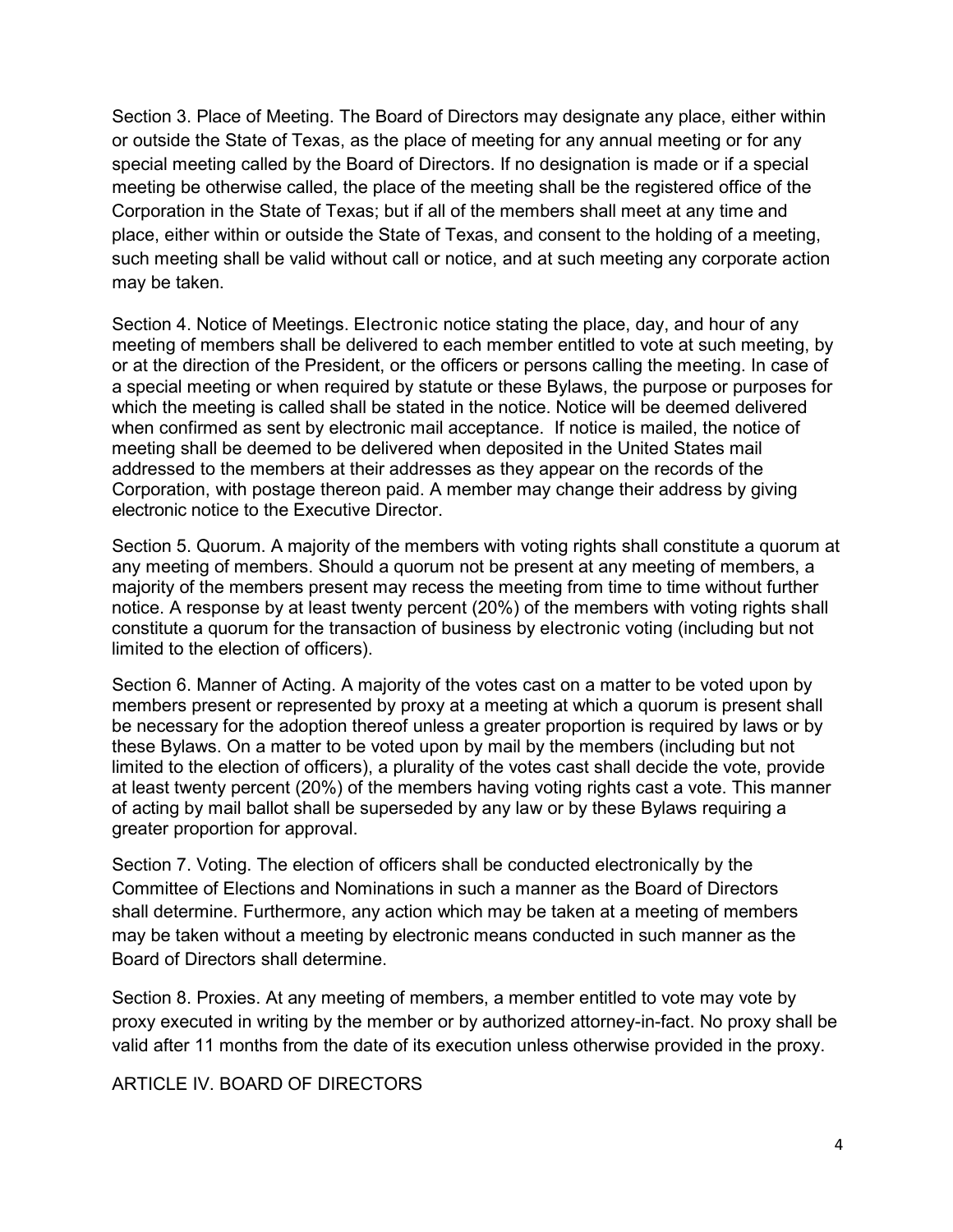Section 1. Composition of the Board of Directors. The Board of Directors is comprised of the Past President, the President, the President-elect, the Vice President, the Vice Presidentelect, the Secretary, and chairpersons of all standing committees who shall be voting members. Additionally, the Executive Director shall serve on the Board of Directors in an ex-officio non-voting capacity. A person may not hold more than one Board position at the same time.

1.1 Director of Publications. The Director of Publications shall be appointed for three years by the President with the approval of the Board of Directors. The Director of Publications shall be responsible for the oversight and management of Corporation publications, including reviewing the quality of publications, consistency between the publications and the mission of the Corporation, and periodically reviewing the editorial policies of the publications. The Director of Publications also maintains a Publications Committee comprised of the Editor of Quest, Editor of Chronicle, and three members appointed by the President for staggered three-year terms.

1.2 Executive Director. The Executive Director shall be appointed for three years by the President with the approval of the Board of Directors. The Executive Director shall be responsible for membership records and recruitment, publicity, collection of dues and fees, preparation of the budget, and maintaining checking and bank accounts. More specifically, the Executive Director shall have charge and custody of, and be responsible for, all funds, and securities of the Corporation, receive and give receipts for monies due and payable to the Corporation from any source whatsoever, and deposit all such monies in the name of the Corporation in such banks, trust companies, or other banking accounts as shall be selected in accordance with the provisions of Article VII of these Bylaws. The Executive Director should be duly bonded in accordance with standards established by the Board of Directors.

Section 2. General Powers. The affairs of the Corporation shall be managed by its Board of Directors subject to instructions adopted by majority vote at any meeting of the members. Directors need not be residents of the State of Texas, but they must be active members of the Corporation. The Board of Directors shall approve appointments to all standing committees and presidential appointments.

Section 3. Appointments. The Board of Directors shall act on the recommended appointments of members of all committees at the Board of Directors meeting immediately preceding the annual meeting. In addition, the Board of Directors shall act on recommended appointments related to any advisors who will serve at the pleasure of the Board of Directors.

Section 4. Regular Meetings. A regular annual meeting of the Board of Directors shall be held without notice, other than this Bylaw, immediately preceding and at the same place as the annual meeting of members. The Board of Directors may provide, by resolution, the time and place either within or outside the State of Texas for the holding of additional regular meetings of the Board of Directors without other notice than such resolution.

Section 5. Special Meetings. Special meetings of the Board of Directors may be called by or at the request of the President or one-third of the Board of Directors. The person or persons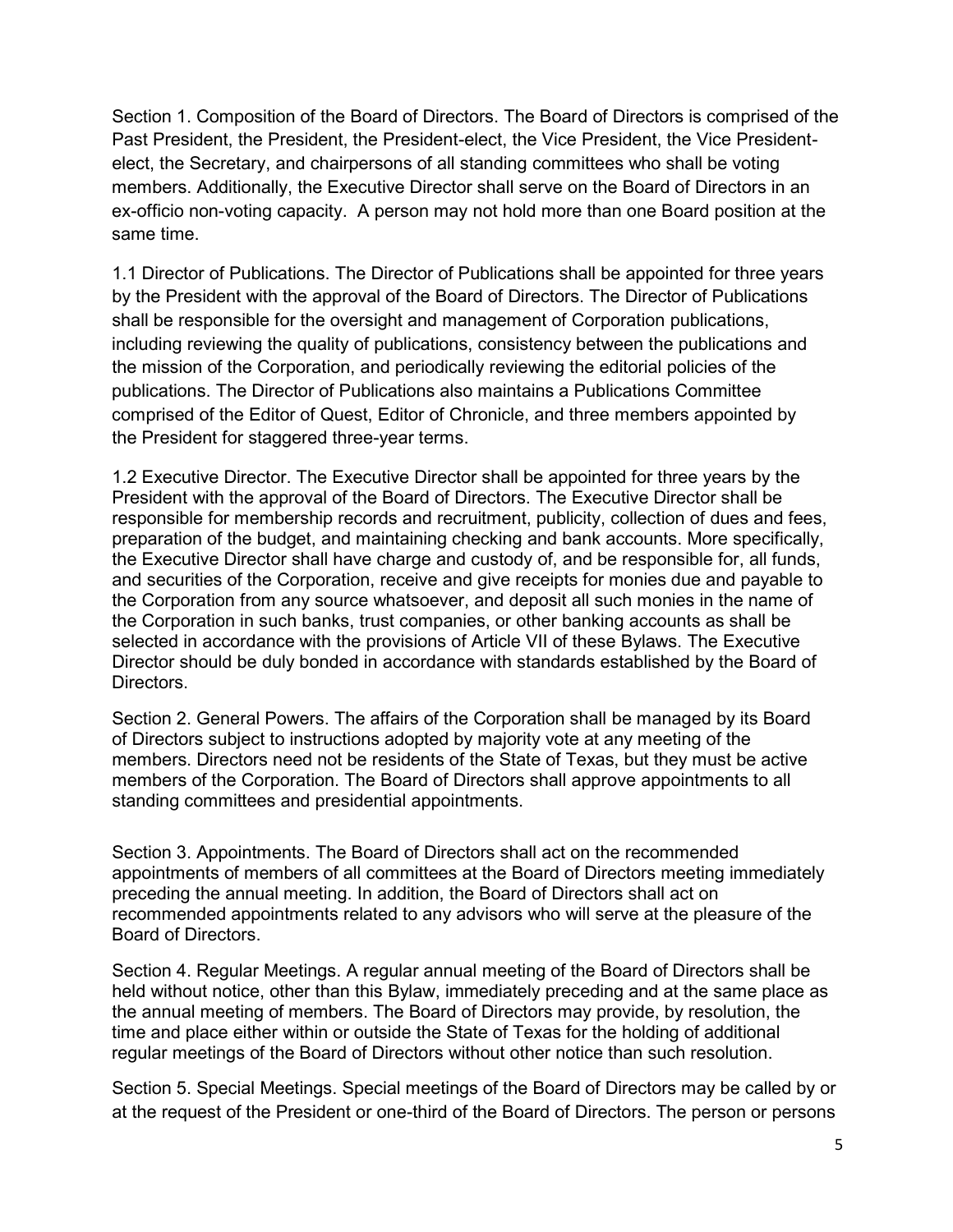authorized to call special meetings of the Board of Directors may fix any place, either within or outside the State of Texas, as the place for holding any special meeting of the Board of Directors called by them.

Section 6. Notice. Electronic notice of any special meeting of the Board of Directors shall be given with a minimum of two days prior notice. Notice will be deemed delivered when confirmed as sent by electronic mail acceptance. A person may change their address by giving electronic notice to the Executive Director.

Section 7. Quorum. A majority of the Board of Directors shall constitute a quorum for the transaction of business at any meeting of the Board of Directors, but if a quorum is not present at said meeting, a majority of the Directors present may recess the meeting from time to time without further notice.

Section 8. Manner of Acting. The act of a majority of the Board of Directors presents as a meeting at which a quorum is present shall be the act of the Board of Directors, unless the act of a greater number is required by law or by these Bylaws.

Section 9. Informal Action by Directors. Any action required by law to be taken at a meeting of Directors, or any action which may be taken at a meeting of the Board of Directors, may be taken without a meeting if a consent in writing, setting forth the action so taken, shall be signed by all Directors.

Section 10. Executive Committee. An Executive Committee comprising the Past President, President, President-elect shall convene for the purpose of making decisions regarding the management of the Corporation between scheduled Board of Directors meetings. The Executive Committee shall conduct business either through meeting or through conference telephone calls should they find it necessary. The Executive Committee shall not make policy decisions. The Executive Committee shall inform the Board of Directors of any business conducted and decisions made.

Section 11. Budget Approval. The Executive Director shall prepare the budget for the next fiscal year with the proposed budget to be presented at the spring Board of Directors meeting. The Board of Directors will review the proposed budget and vote to accept, accept with modifications, or reject the proposal. The proposed budget will activate at the beginning of the next fiscal year.

ARTICLE V. OFFICERS (and links to Officer Operating Codes)

Section 1. Officers. The officers of the Corporation shall be the President, President-elect, Past President, Secretary, Vice President, and Vice President-elect. A person may not hold more than one Board position at the same time. No persons may succeed themselves in the same elected office. Only active members are eligible to serve as officers of the Corporation. The officers of the Corporation shall reflect diversity, equity, and inclusion.

Section 2. Election and Term of Office. The officers of the Corporation except the Vice President shall be elected biennially by the members of the Corporation by electronic or mail vote. Elections shall be conducted in the following manner: The Nominations and Elections Committee shall canvas the membership and the Board of Directors for nomination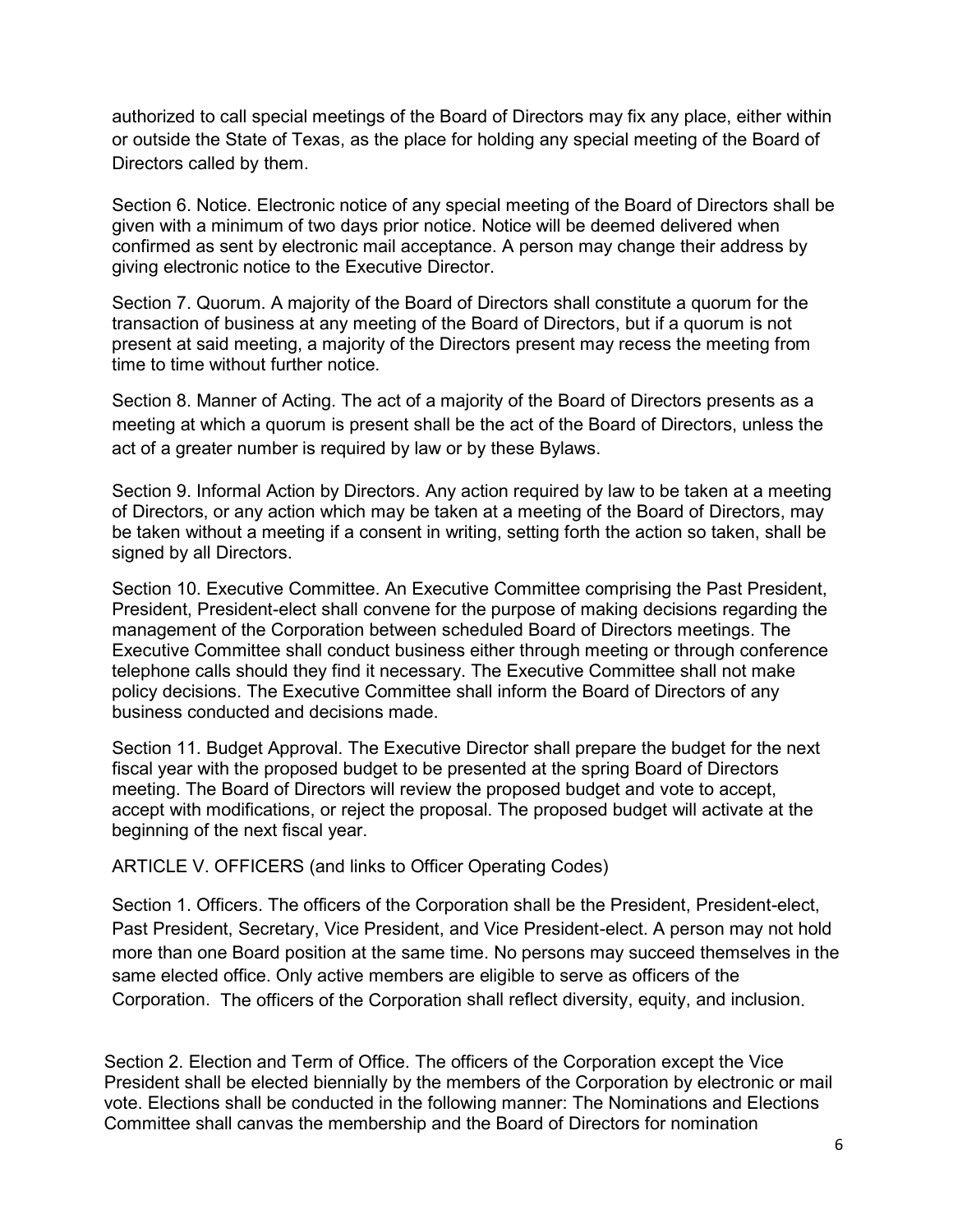suggestions and shall then prepare a slate of nominees for the election of officers. The slate shall contain at least two candidates for each office. The Nominations and Elections Committee Chairperson shall electronically mail to each member a ballot containing the slate of candidates together with instructions for voting. The ballots shall be cast electronically within the period specified by the Nominations and Elections Committee Chairperson, which shall be not less than 30 days after the ballots are sent to the members. Each ballot is to be transmitted electronically in a format that guarantees the anonymity of the voter. The Nominations and Elections Committee Chairperson shall count the votes and certify the election results to the Board of Directors and to the Elections Committee. Electronic correspondence by the President regarding the election results shall be sent to the membership prior to the annual conference. Officers shall hold office until their successors have been duly elected and until their terms of office shall have begun as herein provided. If only one candidate is nominated for an elected office, then the membership will be polled. This polling will be known as "a vote of confidence" and will follow all voting regulations previously prescribed in this section.

Section 3. Removal. Any officer may be removed by the members at a meeting of members whenever in their judgment the best interest of the Corporation would be served thereby.

Section 4. Vacancies. A vacancy in any office because of death, resignation, removal, disqualification, or otherwise, may be filled by the Board of Directors for the unexpired portion of the term except that a vacancy in the office of President shall be filled by the President-elect.

Section 5. President. The President shall be the principal executive officer of the Corporation and shall in general supervise all of the business and affairs of the Corporation. The President shall perform all duties incident to the office of President and such other duties as may be prescribed by the Board of Directors from time to time.

The President may sign, with the Secretary or any other proper officer of the Corporation authorized by the Board of Directors, any deeds, mortgages, bonds, contracts, or other instruments which the Board of Directors has authorized to be executed, except in case where the signing and execution thereof shall be expressly delegated by the Board of Directors or by these Bylaws or by statute to some other officer or agent of the Corporation; and the President shall be the second signatory on the NAKHE accounts.

The President shall preside at all meetings of the members and the Board of Directors. The President shall appoint a parliamentarian with the approval of the Board of Directors. Also, the President shall be ex-officio of all standing committees. The President shall notify the membership regarding the results of the elections by electronic correspondence sent prior to the conference. When a new President assumes office, the retiring President shall become the immediate Past President and as such shall serve as a voting member of the Board of Directors for a period of two years. During those years the immediate Past President shall also perform the duties of the President in the absence of the President or in the event of the President's inability or refusal to act.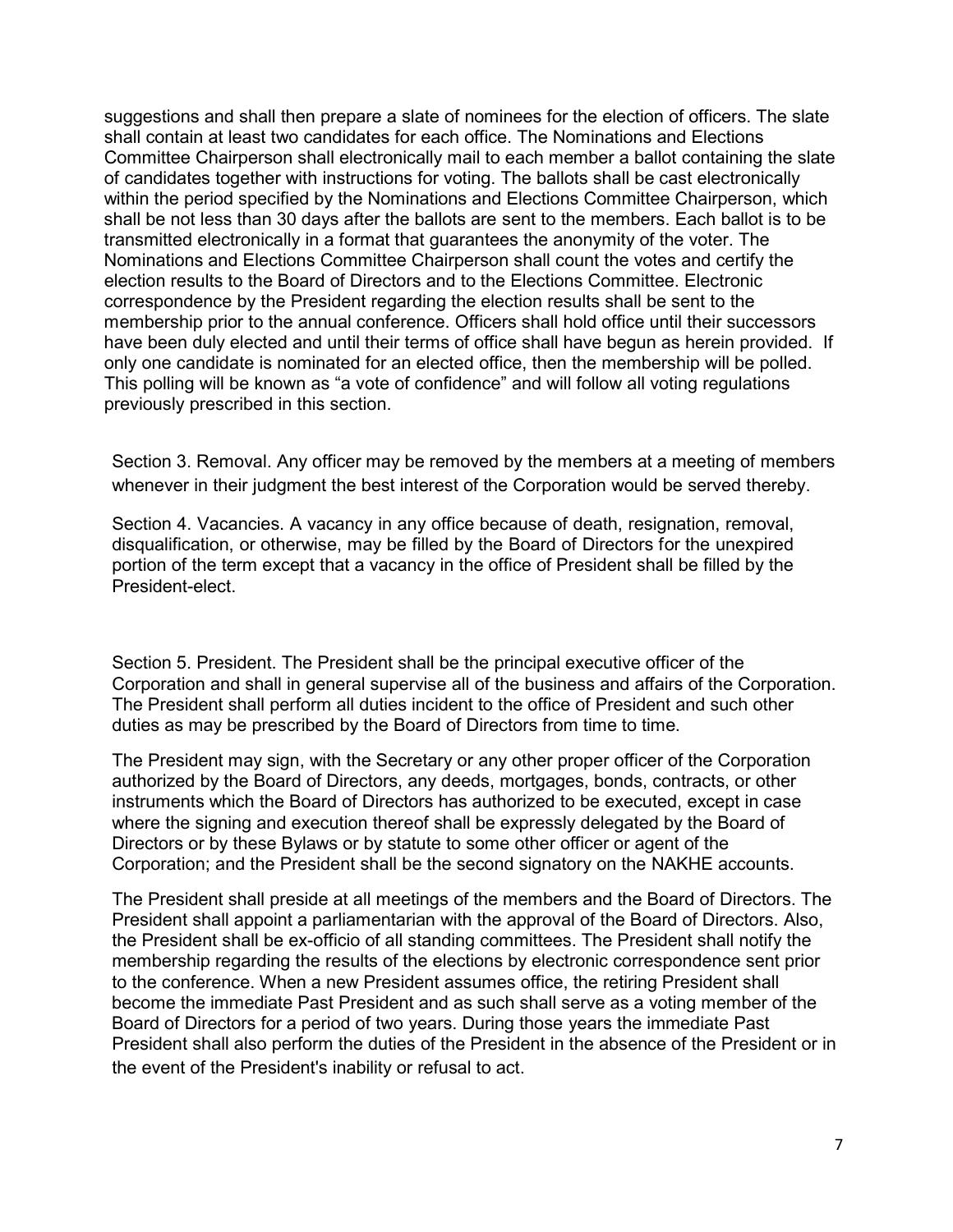Section 6. President Elect. The President Elect shall serve as a member of the Executive Committee and attend all meetings of the Executive Committee. The President Elect shall submit their list of committee appointments to the Board of Directors for their approval prior to the annual conference. In the event the Past President and President cannot execute the duties of their office, the President Elect shall assume the respective responsibilities.

Section 7. Vice President. The Vice President is elected annually and shall be responsible for the planning and conduct of association conferences and meetings in consultation with the Executive Director who has general oversight responsibilities for all fiscal and contractual agreements. The Vice President shall perform such other duties as from time to time may be assigned by the President or the Board of Directors.

Section 8. Secretary. The Secretary shall keep, or cause to keep, the electronic minutes of the meeting of the members and the Board of Directors see that all notices are duly given in accordance with the provisions of these Bylaws as required by law; be custodian of the Corporation records and of the seal of the Corporation and see that the seal of the Corporation is affixed to all documents the execution of which on behalf of the Corporation under its seal is duly authorized in accordance with the provisions of these Bylaws; attend to the correspondence of the Corporation, as directed by the President; keep records of nonbusiness meetings of the Corporation, the reports of the committees; and in general perform all duties incident to the office of Secretary, and such others as from time to time may be assigned by the President or by the Board of Directors.

# ARTICLE VI. [COMMITTEES](https://www.nakhe.org/committees.html)

Section 1. Standing Committees. The standing committees of the Corporation shall be the Awards, Bylaws, Foundations, Future Directions, Leadership Institute, Marketing, Nominations and Elections, Publications, and Social Justice, Cultural, and Diversity Committees. The chairpersons and members of all standing committees shall be appointed by the President, acting with the approval of the Board of Directors. The members of all standing committees must be members of this Corporation. The chairpersons of standing committees, as well as the members of each standing committee, should reflect balanced representation of men and women.

Section 2. Special Committees. The President, acting with the approval of the Board of Directors, may authorize special committees, appoint the chairpersons and other members, and have the power to dissolve the committees. In any event, all special committees shall dissolve upon the expiration of the term of office of the President during whose term the committees were authorized. No dissolution of a special committee shall preclude subsequent creation of a special committee having the same or a similar area of responsibilities. Each committee member must be a member of this Corporation. The chairperson and members of special committees shall reflect diversity, equity, and inclusion.

Section 3. Task Forces. The task forces of the Organization shall be Social Justice, Cultural Diversity, Membership, and Technology. The chairpersons and members of all task forces shall be appointed by the President, acting with the approval of the Board of Directors. Each task force will work and report to the Vice-President on special events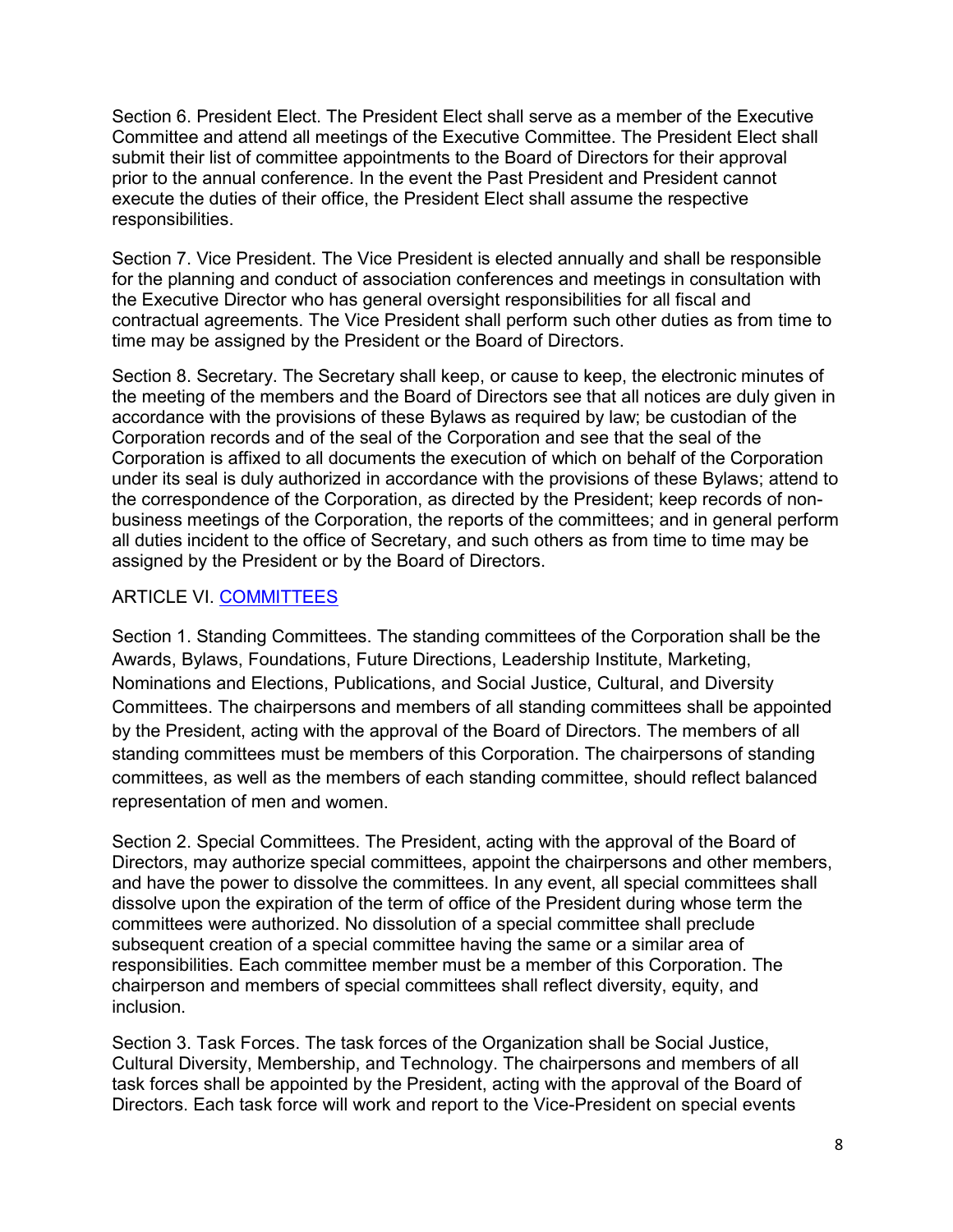related to the annual conference. The members of all task forces must be members of this Corporation. The chairpersons of task forces as well as the members of each standing committee,

shall reflect diversity, equity, and inclusion.

Section 4. Removal. Any member of a standing or special committee may be removed by the President acting with the approval of the Board of Directors whenever the best interests of the Corporation shall be served by such removal.

Section 5. Operating Code. Each standing committee and/or task force contained within a standing committee shall adopt an operating code for its own governance consistent with these Bylaws or with rules adopted by the Board of Directors. Each operating code shall include the name of the committee or task force, its purpose, its plan of organization, its plan of work, its procedures for submitting reports, and its provisions for financial support. A special committee may adopt an operating code at its option.

Section 6. A regular annual meeting of standing committees, including the outgoing and incoming committee members shall be held without notice, other than detailed in these Bylaws, at some time during the annual meeting.

Section 7. New Committee Adoption

ARTICLE VII. CONTRACTS, CHECKS, DEPOSITS, AND FUNDS

Section 1. Contracts. The Board of Directors may authorize any officer or officers, agent or agents of the Corporation, in addition to the officers so authorized by these Bylaws, to enter into any contract or execute and deliver any instrument in the name of and on behalf of the Corporation, and such authority may be general or confined to specific instances.

Section 2. Checks, Drafts, Etc. All checks, drafts, or orders for payment of money, notes, or other evidences of indebtedness issued in the name of the Corporation, shall be signed by such officer or officers, agent or agents of the Corporation in such manner as shall from time to time be determined by resolution of the Board of Directors. In the absence of such determination by the Board of Directors, such instruments shall be signed by the Executive Director or by the Secretary of the Corporation.

Section 3. Deposits. All funds of the Corporation shall be deposited from time to time to the credit of the Corporation in such banks, trust companies or other depositories as the Board of Directors may select.

Section 4. Gifts. The Board of Directors may accept on behalf of the Corporation any contribution, gift, bequest or devise for the general purpose or for any special purpose of the Corporation.

ARTICLE VIII. BOOKS AND RECORDS.

The Corporation shall keep correct and complete books and records of account and shall also keep minutes of the proceedings of its members and Board of Directors and shall keep at its registered or principal office a record giving the names and addresses of the members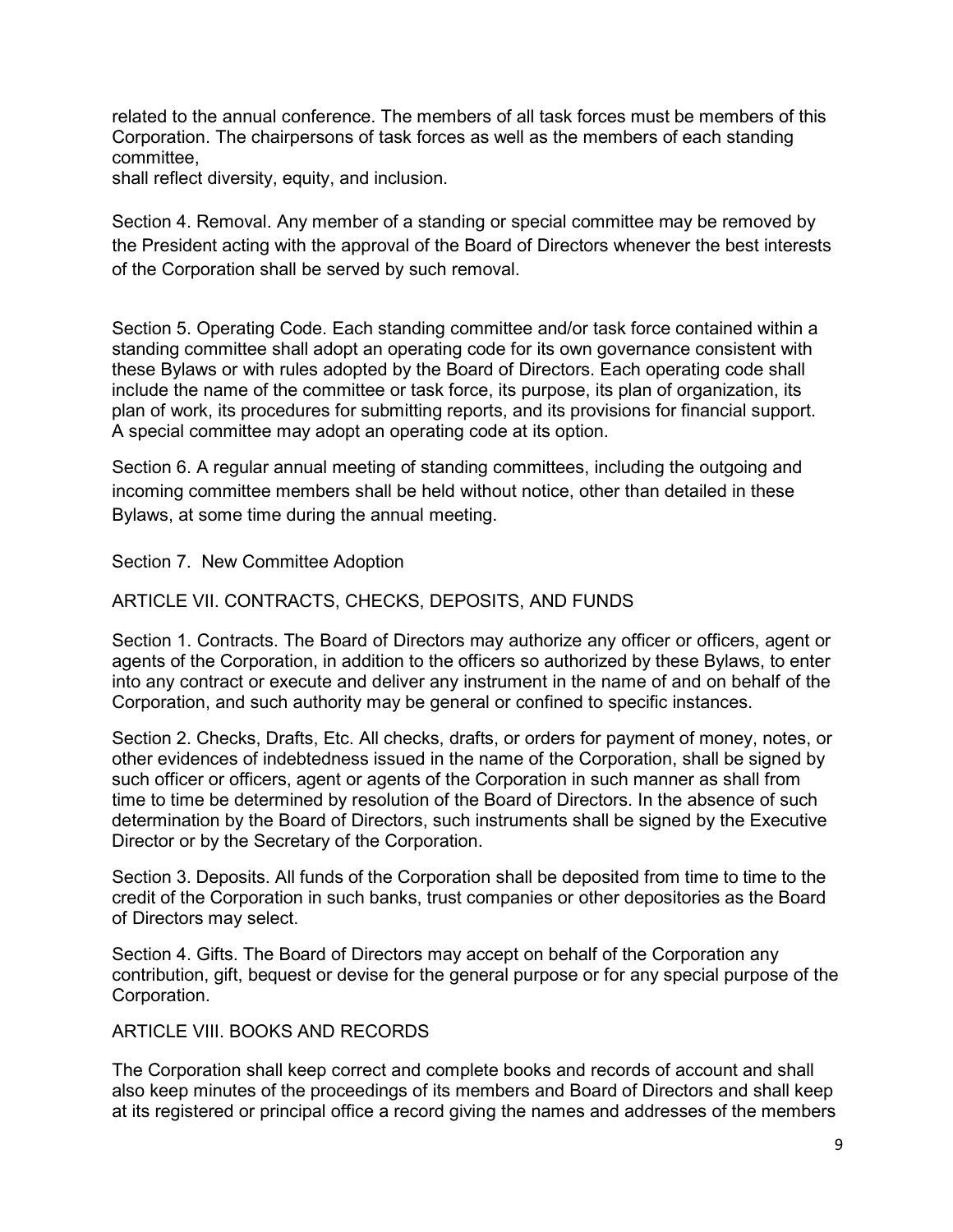entitled to vote. All books and records of the Corporation may be inspected by any member, or their agents or attorneys, for any proper purpose at any reasonable time. A complete audit of the books and records of account shall be conducted at the end of the Executive Director's term of office. In addition, the Board of Directors can call for an audit at any time during the Executive Director's term of office.

# ARTICLE IX. FISCAL YEAR

The fiscal year of the Corporation shall begin on the first day of July and end on the last day of June in each year.

## ARTICLE X. DUES AND FEES

Section 1. Annual Dues. Annual dues for members shall be determined as recommended by the Board of Directors and approved by the members.

Section 2. Payment of Dues. Annual dues shall be payable to the Executive Director of the Corporation. Membership benefits will begin upon receipt of payment.

Section 3. Special Fees. The Board of Directors may levy a special fee on participants in a conference or workshop meeting to defray part or all of the expenses thereof. The amount of such fees shall be determined by the Board of Directors.

## ARTICLE XI. RULES OF ORDER

The rules contained in the most recent edition of Robert's Rules of Order, Revised, shall govern all meetings of members and directors and committees of this Corporation where those rules are not inconsistent with the Articles of Incorporation, these Bylaws or special rules of order of the Corporation.

## ARTICLE XII. COMPENSATION

Officers and directors of this Corporation and members of its committees shall serve without compensation. Traveling and maintenance expenses, which they incur solely on account of this Corporation, may be partially or wholly reimbursed at the discretion of the Board of Directors; also the Board of Directors may in its discretion pay honoraria to speakers at its meetings.

### ARTICLE XIII. AMENDMENTS

Section 1. Articles of Incorporation.

The Articles of Incorporation may be altered or amended, and new articles may be adopted in the following manner: The Board of Directors shall adopt a resolution setting forth the meeting of members, which may be either an annual or a special meeting. Electronic notice setting forth the proposed amendment or a summary of the changes to be affected thereby shall be given in the same manner as notice of meetings not less than 30 nor more than 50 days before the date or the meeting. The proposed amendment shall be adopted upon